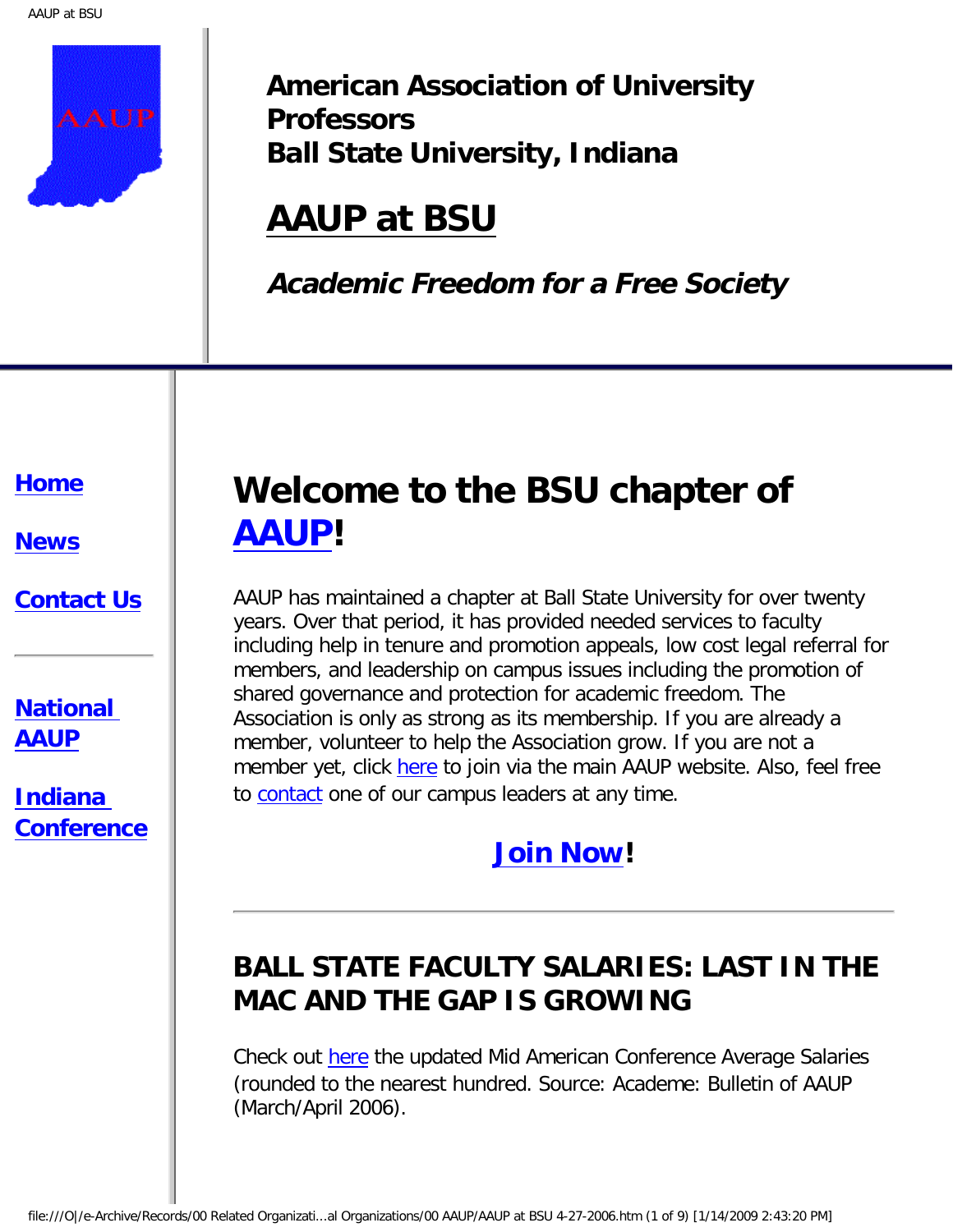(Posted 27/04/06)

## **Doing the Right Thing**

The Ball State Chapter of the American Association of University Professors wants to express its gratitude to President Jo Ann Gora for listening carefully to faculty voices regarding the search for a new Provost. While each of the candidates who visited the campus had individual strengths, none of them displayed the combination of proven achievement, interpersonal skills, vision, and knowledge about the strengths and needs of Ball State University and the Indiana political environment necessary to move Ball State forward to the next level of excellence. We support the reopening of the search and the use of a search firm to locate the most highly qualified applicants for the job.

We fully expect that faculty will participate in the final stages of the new search as they did in the first. Clearly, the university benefits from collective scrutiny by dedicated and knowledgeable faculty.

(Posted 10/12/05)

### **Faculty React to Provost Search**

TO: O'Neal Smitherman, Executive Assistant to the President and Chair of the Search Committee

FROM: Ralph Baker, President of the BSU Chapter of AAUP

RE: Provost Selection

The Ball State Chapter of the American Association of University Professors held an open forum for faculty Wednesday afternoon from 4 to 5 PM in the Student Center Room 301 following the visitation of the third and final candidate for Provost. Faculty in attendance shared their views of the candidates. Consensus formed a round the following points: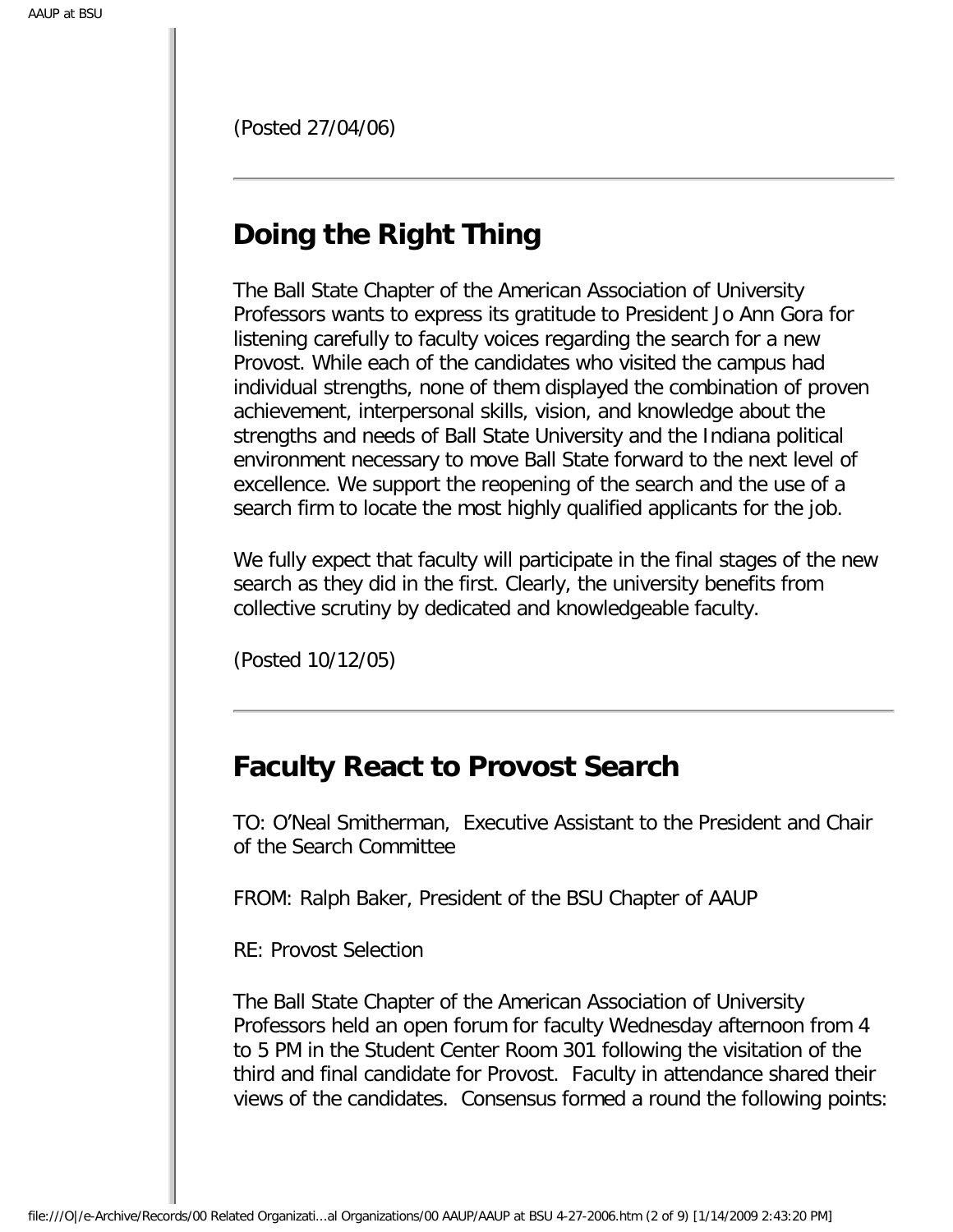Faculty were concerned about what they believed to be the quality of the pool of applicants, at least as reflected by the search committee's top 3 choices. (We have no information about the rest of the applicants since their names remain sealed.) There was a belief that the search would have yielded a higher caliber of applicants had the process been conducted during the normal academic year recruiting cycle rather than over the late spring and summer. Faculty believe Ball State needs leadership of the highest quality to propel it to the "next level" of achievement. We were disappointed that the candidates lacked the combination of proven achievement, interpersonal skills, vision, and knowledge about the strengths and needs of Ball State University and the Indiana political environment necessary to accomplish this task.

 While most of those in attendance believed that none of the candidates completely fit our needs, only one was considered acceptable. Elliott Pood appeared to be the most familiar with Ball State's programs, strengths, and direction. He presented thoughtful ideas about core curriculum, strategies for increasing diversity, and creative initiatives regarding town-gown relations. He also appeared to establish good rapport with the faculty in his brief encounters with them.

 We recognize that the decision for this hire is trusted to the President and the Board. However, the relationship between the Provost and faculty is a critical one, making faculty opinion especially important. We trust these views will be taken into consideration.

 We ask that you share this message with other members of the Search Committee.

(Posted 09/29/05)

pro·vost (pro'vost', -vest, prov'est) **n. Abbr. Prov.**

- 1. A university administrator of high rank.
- 2. The highest official in certain cathedrals or collegiate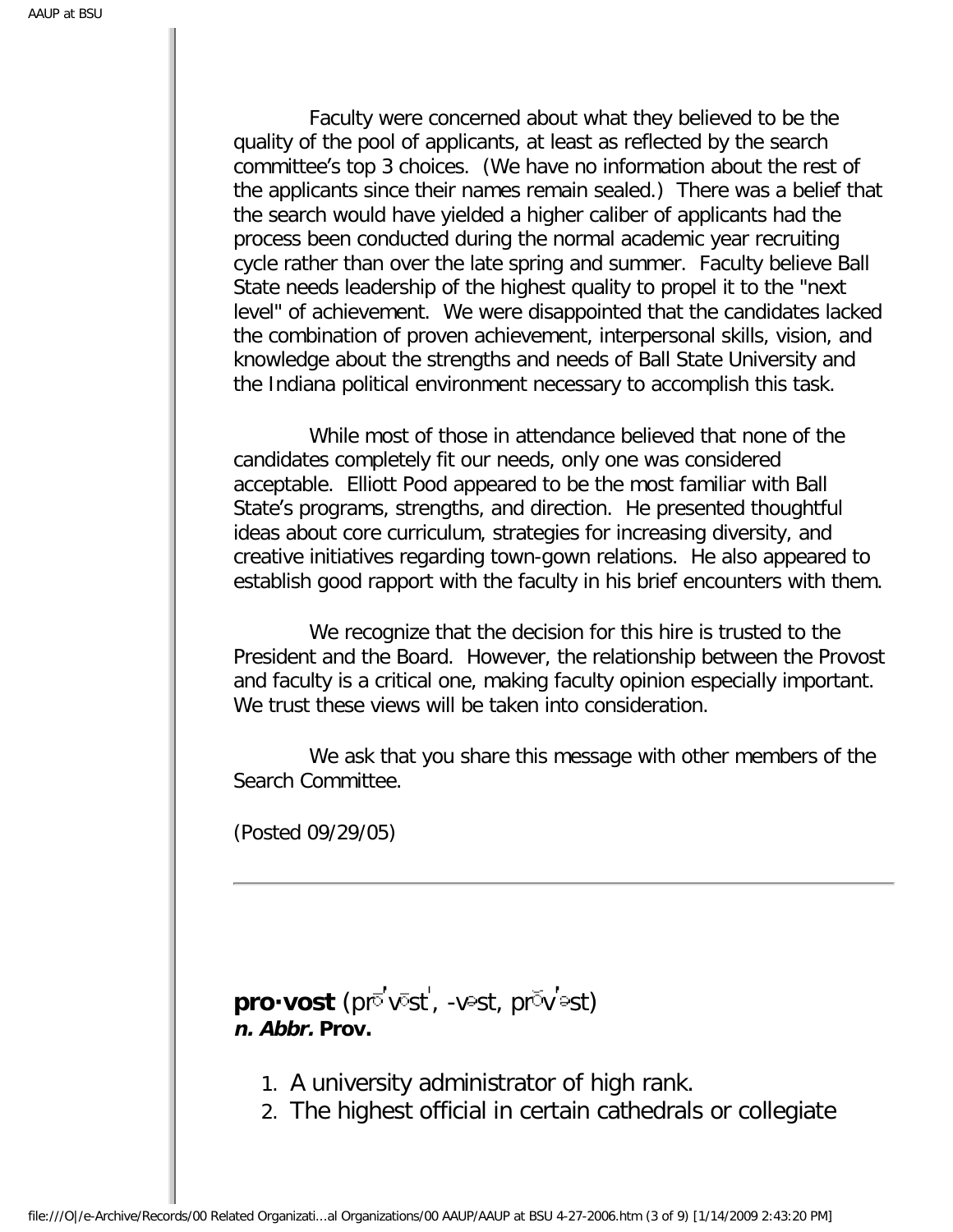churches.

- 3. The leader of the faculty…
- 4. The keeper of a prison...

**Which of the these will our new Provost be?**

### **Join us to discuss the Candidates at an Open Forum for all Faculty**

**September 28**

**4 PM**

**Student Center Room 301**

### **This Choice is too Important for you to Ignore!**

### **AAUP Committee on Contingent Faculty to Meet in Indy on March 11**

AAUP's Committee on Contingent Faculty and the Profession will hold its annual meeting in Indianapolis on March 11 at the Hampton Inn Downtown at 105 South Meridian Street, from 2:30 until 5 PM. The Committee includes faculty activists from around the United States who have extensive experience in organizing and winning better conditions for part-time and full-time temporary faculty. The committee would like to learn more about local conditions faced by contingent faculty at Indiana campuses and will also be conducting a membership building workshop. Discussion and the workshop will be followed by a reception with an opportunity for one-on-one interaction. This is an important time for part-time and full-time temporary faculty to organize and assert their interests. Already, major improvements in the conditions of contingent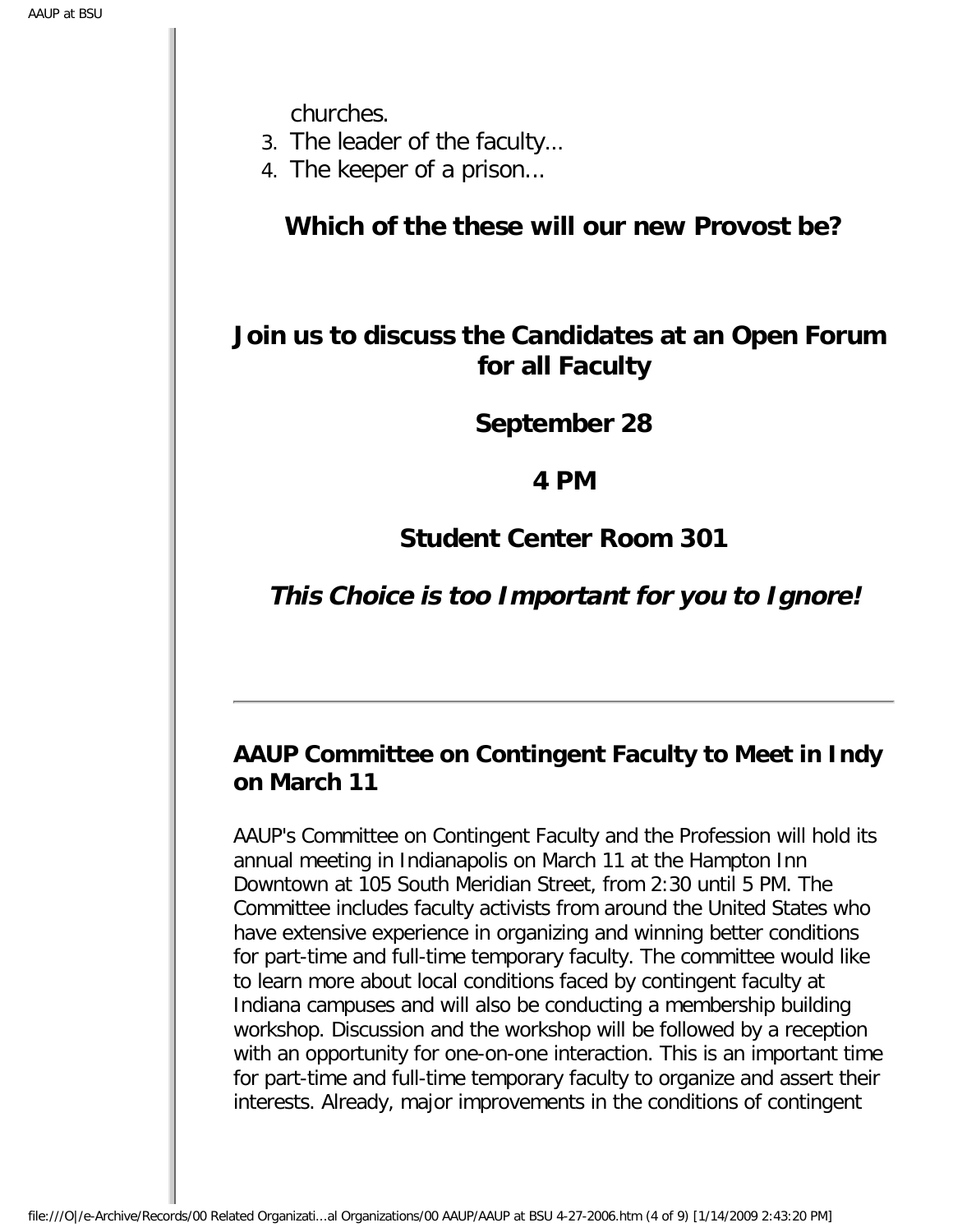faculty have occurred at Indiana State University and IUPUI. More recently, the Subcommittee on Higher Education of the Indiana Government Efficiency Commission has recommended to the incoming Governor that faculty conditions at Ivy Tech be substantially upgraded. Nationally, an emerging movement of contingent faculty has secured improvements in many states. There exists a window of opportunity for contingent faculty in Indiana to upgrade their conditions and secure basic professional standards. It is important that this opportunity not be squandered. The State AAUP encourages you to attend this meeting and reception.

(Posted 02/23/05)

#### **AAUP Thanks BSU President and Provost for Defending Academic Freedom**

Over the past several months, Ball State faculty have come under vicious attack by proponents of the so-called Student Bill of Rights. This national effort is an attempt to smuggle an ideological agenda into classrooms across America. AAUP chapter, conference, and national leaders have aggressively defended genuine academic freedom from this assault. (See statement below and national response at [www.aaup.org\)](http://www.aaup.org/). It is heartening to know that we have been joined in our attempt to protect academic freedom by the courageous leadership of the President and Provost who have responded publicly in defense of faculty. (See the Provost's response to Students for Academic Freedom at [http://www.bsu.](http://www.bsu.edu/academicaffairs) [edu/academicaffairs\)](http://www.bsu.edu/academicaffairs). Academic leaders and faculty understand we have a responsibility to encourage genuine debate and dialogue in our classrooms; safeguards exist in the Faculty Handbook and in our own AAUP guidelines to protect both faculty and student rights. Thanks to the President and Provost for their leadership!

(Posted 02/21/05)

### **AAUP Supports Professors Alves and Wolfe**

A student group organized by longtime campus activist David Horowitz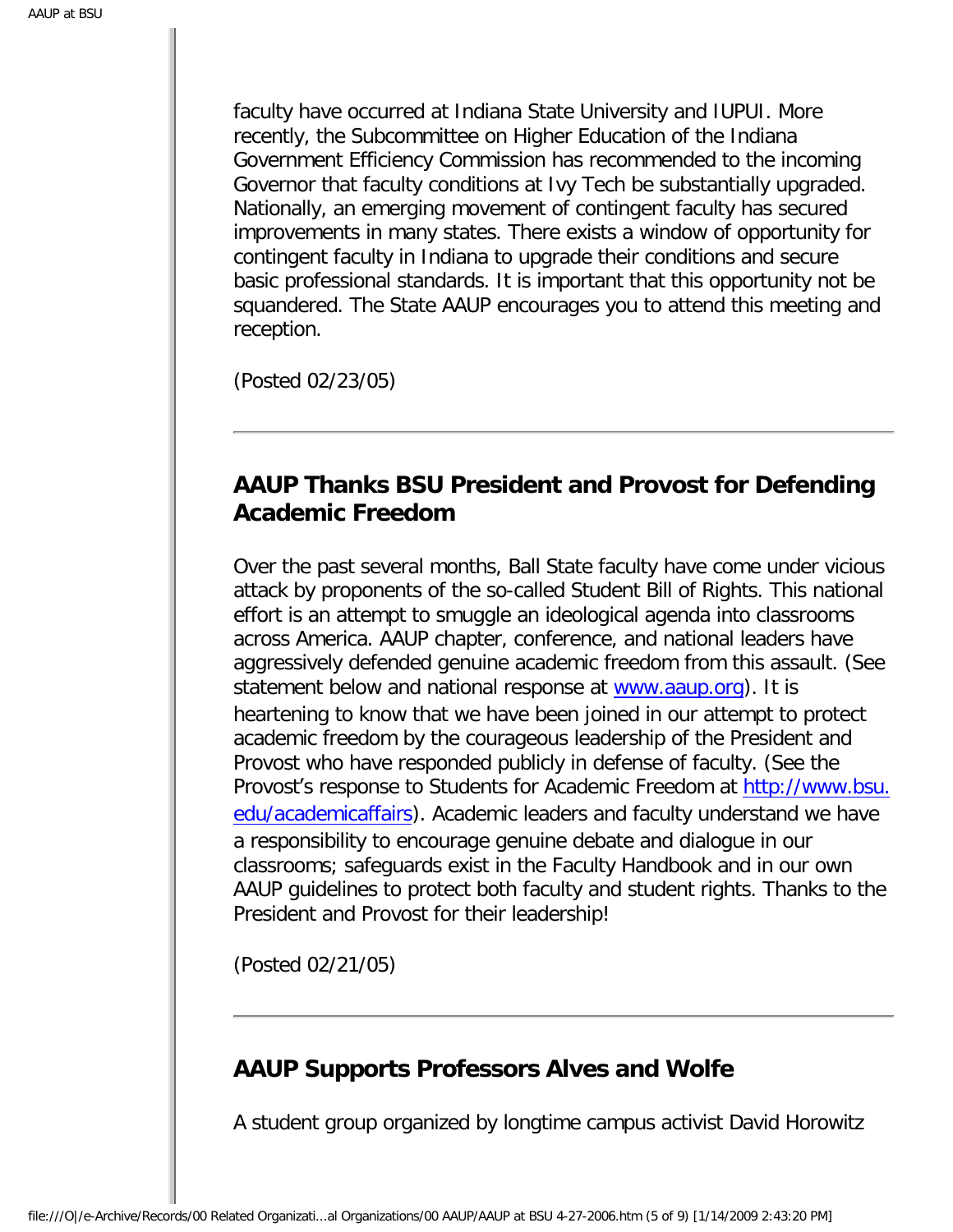has been attacking professors on the Ball State campus for their liberal political leanings. The professors have been personally libeled on websites and one professor had his visage placed on a mock wanted poster. These tactics are unacceptable in the academy and do not represent academic freedom.

Academic freedom is a longstanding practice that accords faculty wide berth in exploring controversial issues in the classroom. It is a fundamental principle of education in a free society. Academic freedom does not give faculty the authority to use their positions to punish students expressing political outlooks different from their own. For a full statement of the scope of academic freedom, see the AAUP Statement at <http://www.aaup.org/statements/SpchState/comaclass.htm>.

Neither Abel Alves nor George Wolfe has abused their positions. In each case, the charges made by students at their website and in the press are both scurrilous and dangerous. The professors and students attending their classes give ample testimony that classroom experiences provided students with a variety of opportunities to express their views. There is no evidence that student grades suffered as a result of contrasting personal or political philosophies.

This is not to say that professors never abuse their authority. When they do, however, there are a variety of internal mechanisms within the academy that are responsive to student complaints. Students who feel they are punished for their views should contact department chairs, deans, or the Provost. The first option must not be to attack and malign the professors in public. Students engaged in such slanderous activity are not interested in genuine debate and discussion. They are undermining the civility necessary for genuine academic freedom to flourish.

(Posted 09/27/04)

Follow this link to the website of the [California Conference of the AAUP](http://www.aaup-ca.org/abor.html) to read Professor Graham Larkin's denunciation of David Horowitz' practices.

Check out the latest [salary figures](http://www.aaupatbsu.org/news.htm) for Midwestern universities (March/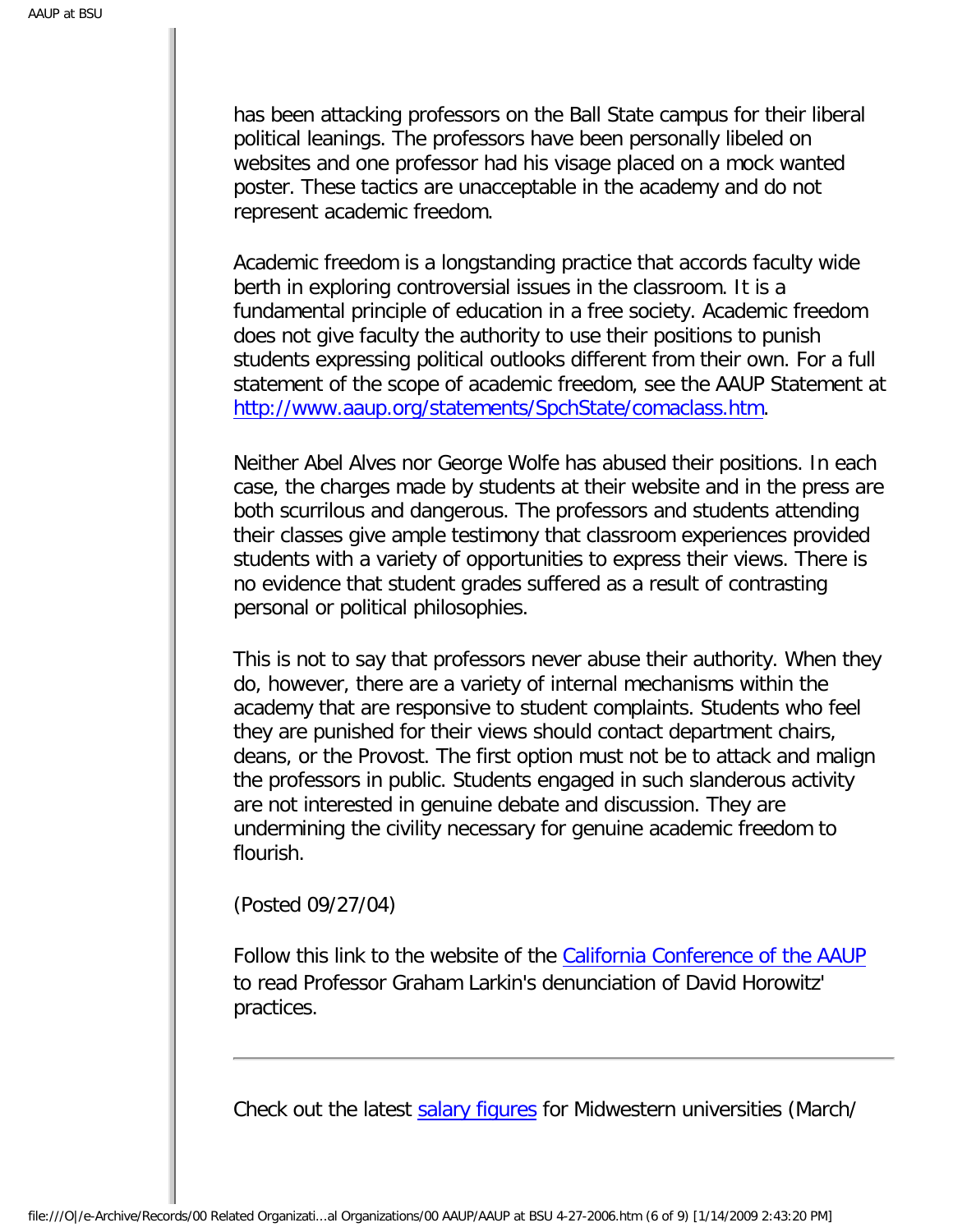April 2004): BSU still looks far out in the back.

**Ball State News:** [AAUP Initiatives Cited in NCA Accrediting Report,](http://www.aaupatbsu.org/AAUPInitiativesCitedinNCAAccreditingReport.htm) comments by Ralph Baker (July 15, 2004)

Click [here](http://www.aaupatbsu.org/Accountability.ppt) for a **PowerPoint presentation by John W. Curtis**, Director of Research (AAUP), from the Meeting of Faculty Leaders, Indiana Commission for Higher Education,Indianapolis, March 22, 2004.

[Former President Brownell's Commencement Speech \(December 2003\)](http://www.aaupatbsu.org/brownell.htm)

**AAUP's purpose is to advance academic freedom and shared governance, to define fundamental professional values and standards for higher education, and to ensure higher education's contribution to the common good.**

What role can an AAUP chapter play on our campus?

At hundreds of institutions across the country, faculty members form chapters of the American Association of University Professors to protect academic freedom, advance professional standards, and ensure higher education's contribution to the common good. For nearly ninety years, the AAUP's policy statements and recommended institutional regulations have been widely accepted as authoritative throughout academia.

Although scores of AAUP chapters are recognized as the collective bargaining agent for the faculty they represent, as a practical matter, on most campuses this option is unavailable. Discouraging court decisions, lack of appropriate enabling legislation, an unfavorable political climate, or simply the wishes of the faculty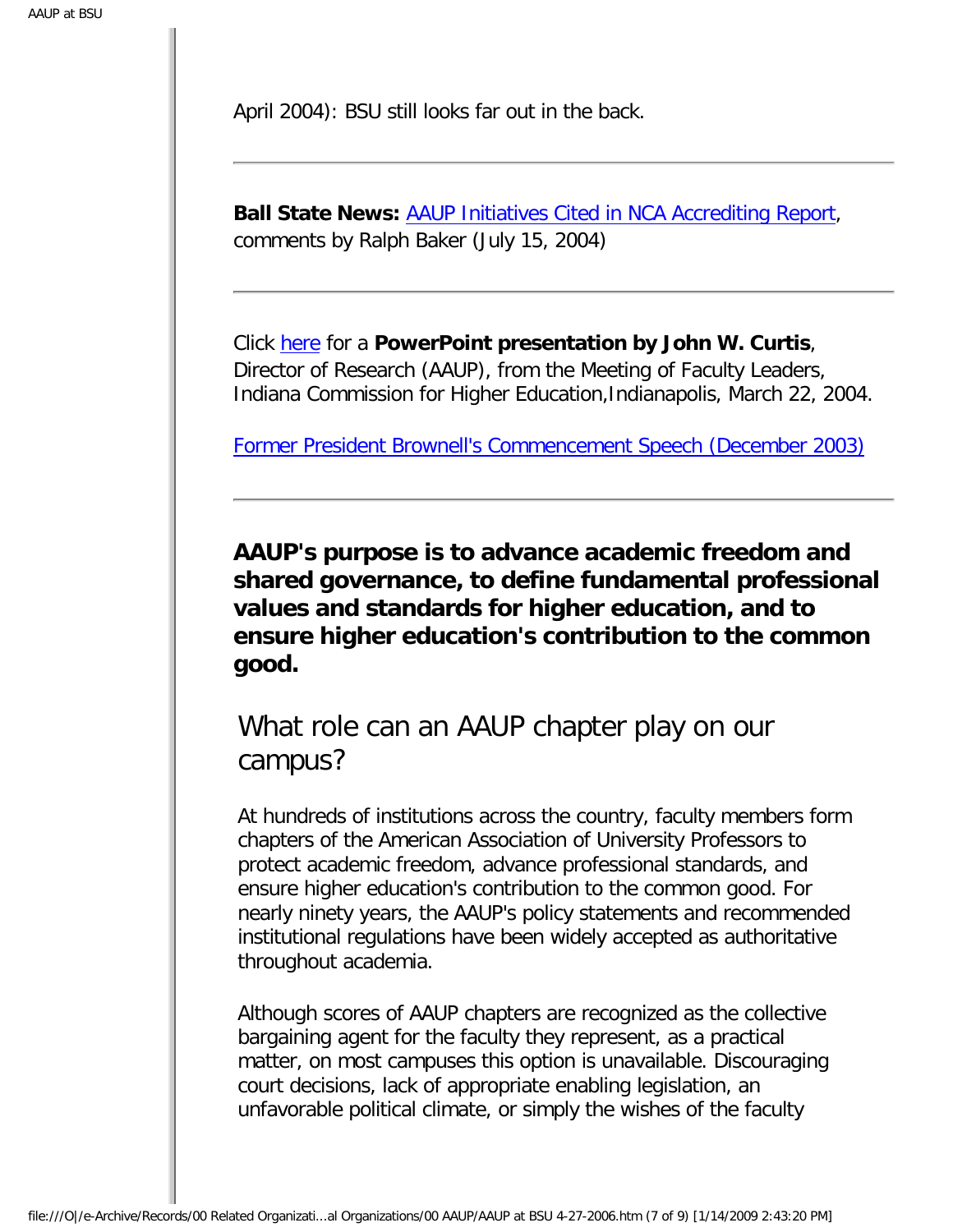themselves result in the great majority of AAUP chapters being traditional advocacy chapters. These chapters provide a united voice for faculty through the leading national organization committed to the concerns of academic professionals and the higher education community. What activities do effective advocacy chapters typically undertake?

- AAUP chapters on individual campuses safeguard academic freedom and professional standards. By working together, faculty members enrich the academic community.
- AAUP chapters serve as the faculty voice in promoting faculty interests in shared governance. Either independently or through the faculty senate, they develop and work for adoption of procedures advancing the faculty role in decisionmaking.
- Many chapters compile and publish salary and compensation reports comparing their campus to comparable institutions within the state or by type of institution. AAUP chapters have taken the lead in fighting for equitable salary structures, including for women and faculty of color.
- Chapters may engage in legislative action to advance policies supported by the Association, including issues affecting academic freedom, the reauthorization of Higher Education Act, intellectual property, civil rights, and funding for research and higher education.
- Through standing or ad hoc committees, chapters present workshops, distribute literature, and organize meetings, forums, and social events for colleagues to discuss issues affecting them. Drawing on the Association's resources, chapters address such issues as corporate partnerships in higher education, plagiarism, collegiate athletics programs, restrictions on controversial research, technology changes, the increasing use of contingent faculty, and other matters of concern to the academic community.
- Chapters assist faculty members with complaints concerning academic freedom, tenure, or due process. They provide advice and guidance to individuals based on AAUP policies and procedures, and work with administrators to assure